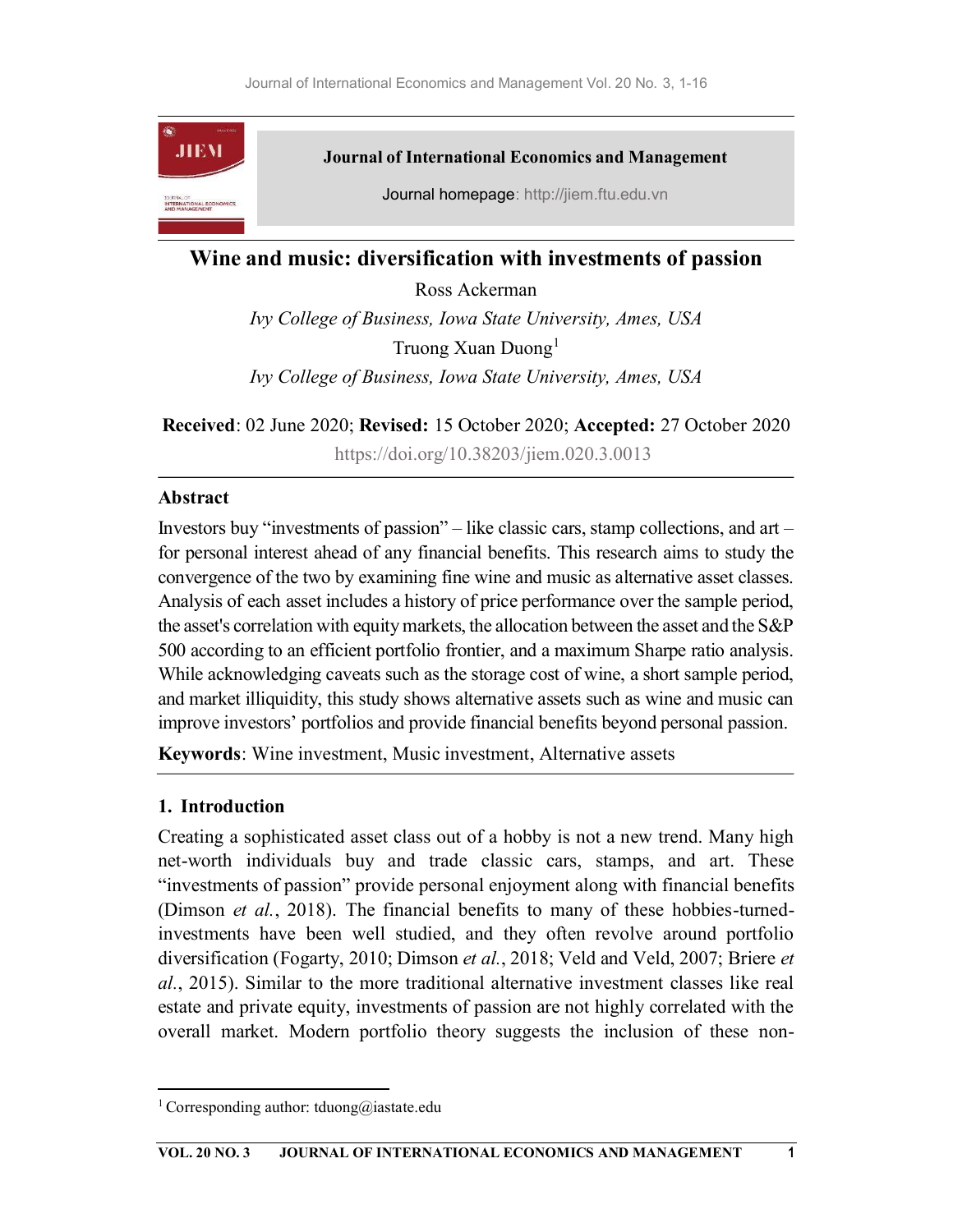correlated assets in a diversified portfolio can reduce nonsystematic risk and improve portfolio performance (Markowitz, 1952).

This study will focus on two asset classes: wine and music. Wine has existed as an investment opportunity for centuries. The advent of cork stoppers and preservatives in the  $18<sup>th</sup>$  century made long-term storage possible. Shortly after, traders began paying premiums for older vintages, highlighting the possibility for capital appreciation. By the  $19<sup>th</sup>$  century, fine wine speculation had spread widely in the UK (Phillips, 2018). Today, wine collection has become a popular hobby and investment activity. In 2012, 28% of high net-worth individuals reported having a wine collection (Barclays, 2012).

Investment in music traditionally involves musical instruments. With the everincreasing size of the music industry worldwide, new securities have been created to enable investors to profit from its growth. Bowie Bond, which represent claims on the music royalties of singer David Bowie, was introduced in 1997. Due to its success, similar bonds for other artists have been originated. In 2018, Hipgnosis Songs Fund, also backed by music royalties, went public with an IPO. This publicly-traded stock allows even retail investors to add music investments in their portfolios.

Research on the diversification impact of wine, and especially, music investments is sparse. This paper fills this gap by using the Liv-ex Fine Wine 100 Index ("LIVX") and the Hipgnosis Songs Fund ("SONG") to analyze the benefits of investing in wine and music intellectual property, respectively, as parts of a diversified portfolio. The authors find that returns on wine and music have a low correlation with the S&P 500 and adding wine and music investment to a diversified portfolio of equity can reduce the portfolio's risk without decreasing its returns. The findings are consistent with prior results in the literature using earlier data.

The paper has several intended contributions. The authors are the first, to the best knowledge, to analyze Hipgnosis Songs Fund and its diversification benefits when combining it with a diversified equity portfolio. The research also extends existing results in the literature by using data that are more recently available and confirm earlier findings in the literature on investments in wine and music. Finally, the paper contributes to the literature on alternative investment, an asset class that has been gaining attention from both researchers and practitioners over time.

# 2. Literature review

In early 1997, Fahnestock & Co. banker David Pullman issued the Bowie Bond. This new financing vehicle was similar to a traditional corporate bond, which represents claims on a firm's future cash flows, except it represented claims on the music royalties of superstar rock singer David Bowie. Through the process known as securitization, Bowie was able to exchange the rights to his future income for a \$55 million check today. Prudential Insurance Company bought up the bonds as a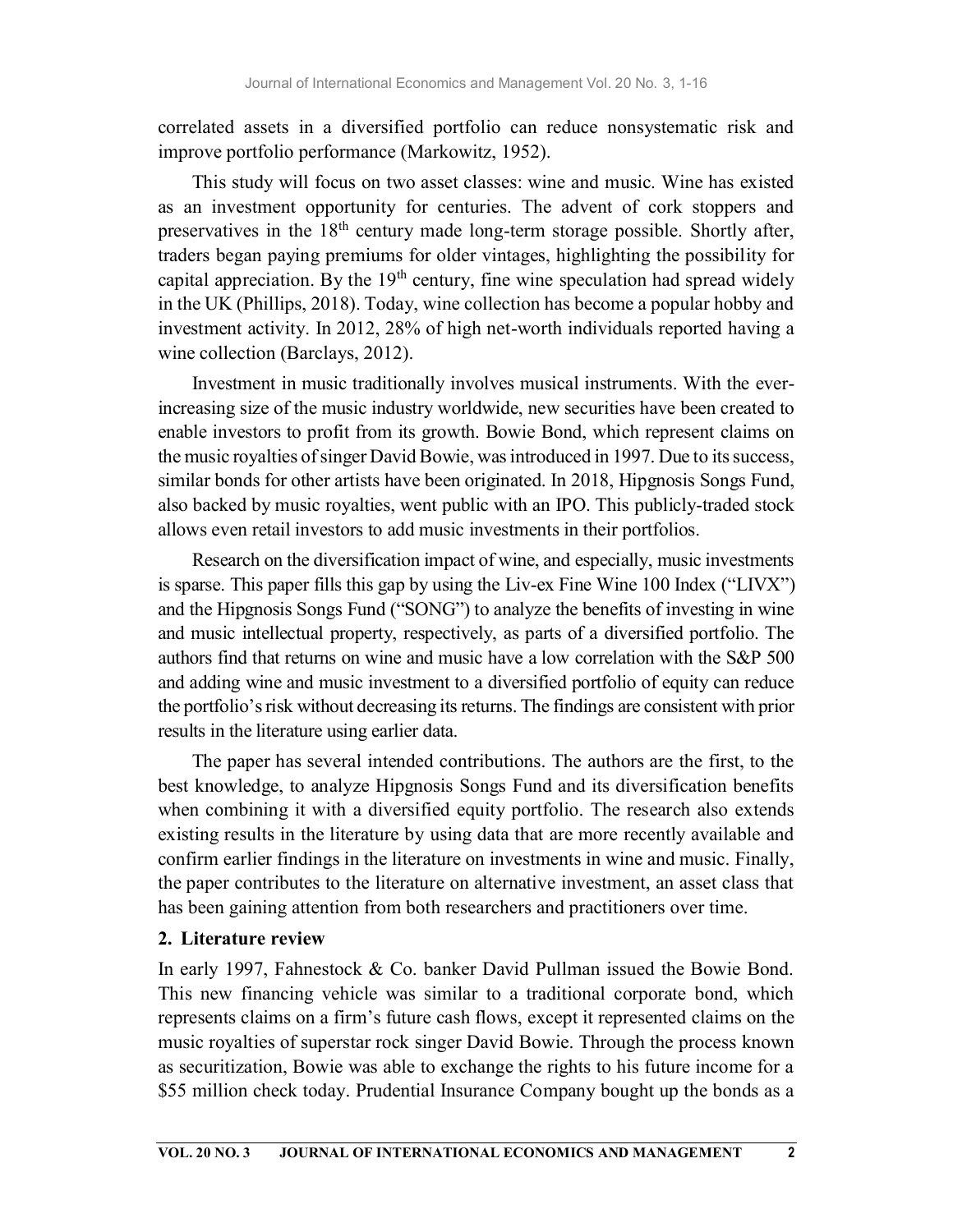chance to obtain investment-grade securities, Bowie found income in the face of an expiring recording and distribution deal, and David Pullman continued to issue similar bonds for other popular artists like James Brown and Ashford  $&$  Simpson (Chu, 1998).

In July 2018, Hipgnosis Songs Fund (LSE: SONGS) completed an IPO on the London Stock Exchange. Like the Bowie Bonds and subsequent Pullman Bonds, these securities were backed by music royalties. Unlike the Bowie Bonds, which were a private placement of debt, Hipgnosis Songs Fund is a publicly traded stock. This difference means unsophisticated investors can participate in the returns from music. For researchers, this means music can be analyzed as an asset class.

Traditional asset pricing focuses on financial assets such as stocks and bonds. However, with the emergence of new data sources, new asset classes have been analyzed (Jordà et al., 2019). Dimson and Spaenjers (2014) examine three "emotional assets" – stamps, art, and musical instruments – and find that they produced superior returns to the market but with significant price volatility. In an earlier study, they find that investing in collectible stamps may act as a hedge against unexpected inflation (Dimson and Spaenjers, 2011). Mandel (2009) uses a consumption-based pricing model on fine art as an investment to incorporate the value owners receive by merely possessing art. Single malt Scotch whisky, another consumption good, was studied to find the main determinants of asking prices by investors (Moroz and Pecchioli, 2019). Graddy and Margolis (2011) find a 3.5% return on investment in violins by using auction price data from 1850 to 2008.

Research on music as an investment class is scant. Chu (1998) studies Bowie Bonds from a legal and intellectual property perspective. Other academic references to Bowie Bonds are in a purely exemplary manner, not analytical. Maymin (2012) finds a correlation between the variance in beats per minute in popular songs and stock market performance, indicating a potential link between the listening habits of decision makers and economic conditions. Round Hill Music Royalty Partners is a private equity firm specializing in "revenue generating music copyright assets" (Round Hill Music, 2020). Unsurprisingly, there is little publicly available data and no research on the music-private equity business.

Past analyses of the financial merits of wine investment have been mixed. Fogarty (2010) provides a detailed literature review on the history of wine scholarship. The first study he cites showed no significant premium above the riskfree rate for California wines sold between 1973 and 1977 (Krasker, 1979). Jaeger (1981) shows positive excess returns to wine, especially with lower-quality vintages, suggesting that the risk of holding lower-quality wines is compensated by a higher return. Burton and Jacobsen (2001) show that the risk-return profile of wine was dominated by an equity portfolio. In his own analysis, Fogarty (2010) explains that the diversification properties of Australian wine can be an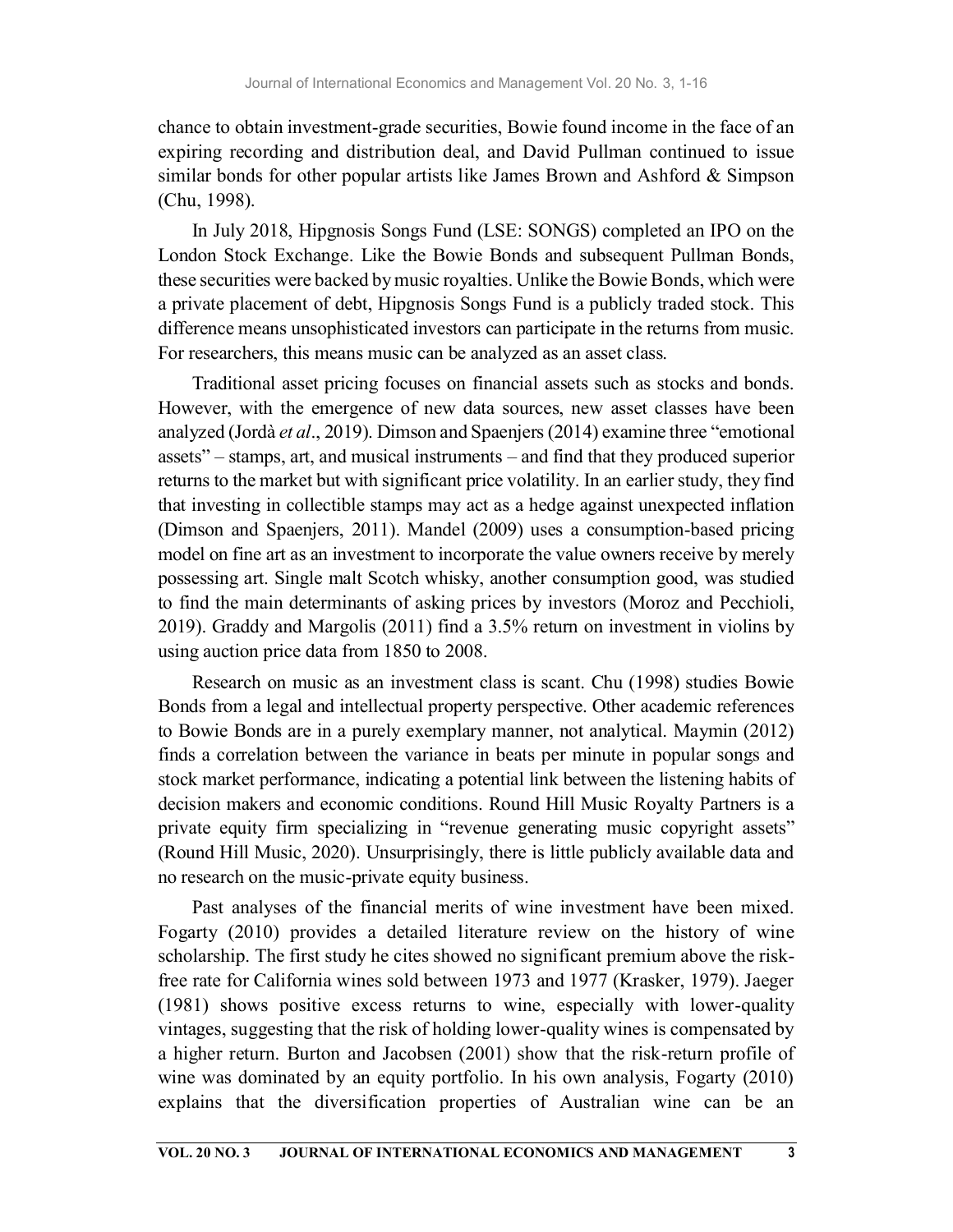improvement to an already diversified portfolio. More recently, wine has been found to outperform similar assets like art, stamps, and also bonds (Dimson *et al.*, 2015). Funds dedicated to wine investment can outperform general indices, with higher risk, as can individual investors (Lucey and Devine, 2015). The authors expand on these findings by using a new dataset of wine prices to extend the discussion on return, risk, and diversification potential in a portfolio.

#### 3. Methodology

Any analysis of investments in the modern portfolio theory framework is based on two key measurements: return and risk. Previous studies of wine diversification have focused on estimating returns based on a sample of auction prices. For example, Fogarty (2010) examines returns to Australian wine via the repeat sales method on observed auction prices. This method is commonly used on assets that are infrequently traded, like real estate, but is more complex than measurements of return on standard financial assets.

Returns to wine are estimated by observing monthly changes in the Liv-ex Fine Wine 100 Index from 2001 to 2019. This index is maintained by Liv-ex, an online wine trading and pricing service created in 2000. The index "represents the price movement of 100 of the most sought-after fine wines on the secondary market," over half of which are from the Bordeaux region. Liv-ex estimates price levels by taking the mid-point between the highest bid and the lowest ask on the market and validates this against transaction prices (Liv-ex, 2020). Because the market prices are updated frequently, returns to wine on this index are estimated by taking the simple percentage change in prices, rather than using the repeat sales method.

As a publicly-traded company, returns for the Hipgnosis Songs Fund are straightforward to estimate. Because the company completed its IPO recently, in July 2018, daily prices are observed in order to maximize the number of data points. Return is calculated as the annualized arithmetic average percentage change in daily price.

Variance, or standard deviation, stands in as a proxy for risk and can be calculated on the price data for both the Liv-ex index and the Hipgnosis Songs Fund. When mixing both into a diversified portfolio, the risk calculation becomes somewhat more complex. Variance in a portfolio of two risky assets, A and B, where  $\sigma$  is the standard deviation, w is the weight allocated to asset A, and  $\rho$  is covariance, is given by Equation (1).

$$
\sigma_P^2 = w^2 \sigma_A^2 + 2w(1 - w)\sigma_A \cdot \sigma_B \cdot \rho_{AB} + (1 - w)^2 \sigma_B^2 \tag{1}
$$

This equation demonstrates how low correlation between two assets leads to a lower portfolio variance. Thus, diversification reduces portfolio risk.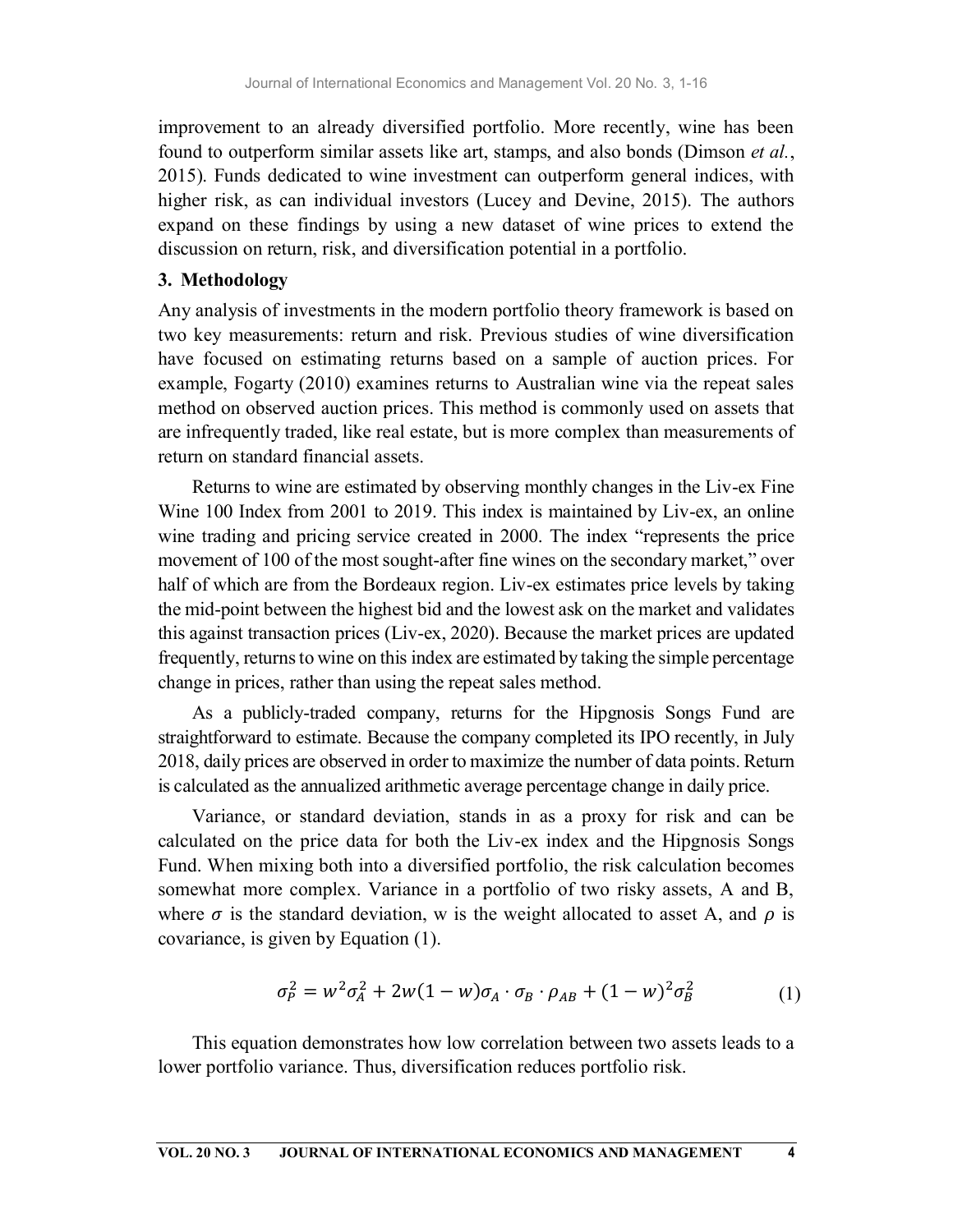Combining the return and risk metrics gives the Sharpe ratio, a measure of riskadjusted return. The Sharpe ratio of a portfolio, where  $R_p$  is the return on the portfolio,  $R_f$  is the risk-free rate, and  $\sigma_p$  is the standard deviation of the portfolio, is given by Equation (2).

$$
S_P = \frac{R_P - R_f}{\sigma_P} \tag{2}
$$

The risk-free rate is estimated by annualizing the returns to the one-month Treasury bills obtained from the Fama-French data library.<sup>2</sup>

The authors use the S&P 500 to represent a diversified portfolio in the analyses. The S&P 500 is a stock market index that tracks the performance of the 500 largest companies listed on U.S. stock exchanges. Companies in the index are weighted by market capitalization, and index composition is reevaluated quarterly. This index is widely used as a proxy for the overall equity market in research and in professional investing.

### 4. Results

### 4.1 Liv-ex 100 index analysis

Between July 2001 and December 2019, the Liv-ex 100 Index grew at an arithmetic average of 0.57% monthly, which gives an effective annual rate of 7.1%. The annualized standard deviation was 12.9%. This is a surprising result given the S&P 500 annualized return and standard deviation over the same period of 6.5% and 14.2%, respectively. Figure 1 illustrates the growth of a dollar invested in the wine index versus the S&P 500 over the sample period.



### Figure 1. Growth of \$1, LIVX

Source: Authors' calculation

Two data points are worth mentioning. Between 2006 and 2008, wine prices rode the bull housing market and subsequently corrected as the housing bubble

 $2$  Available at: http://mba.tuck.dartmouth.edu/pages/faculty/ken.french/data\_library.html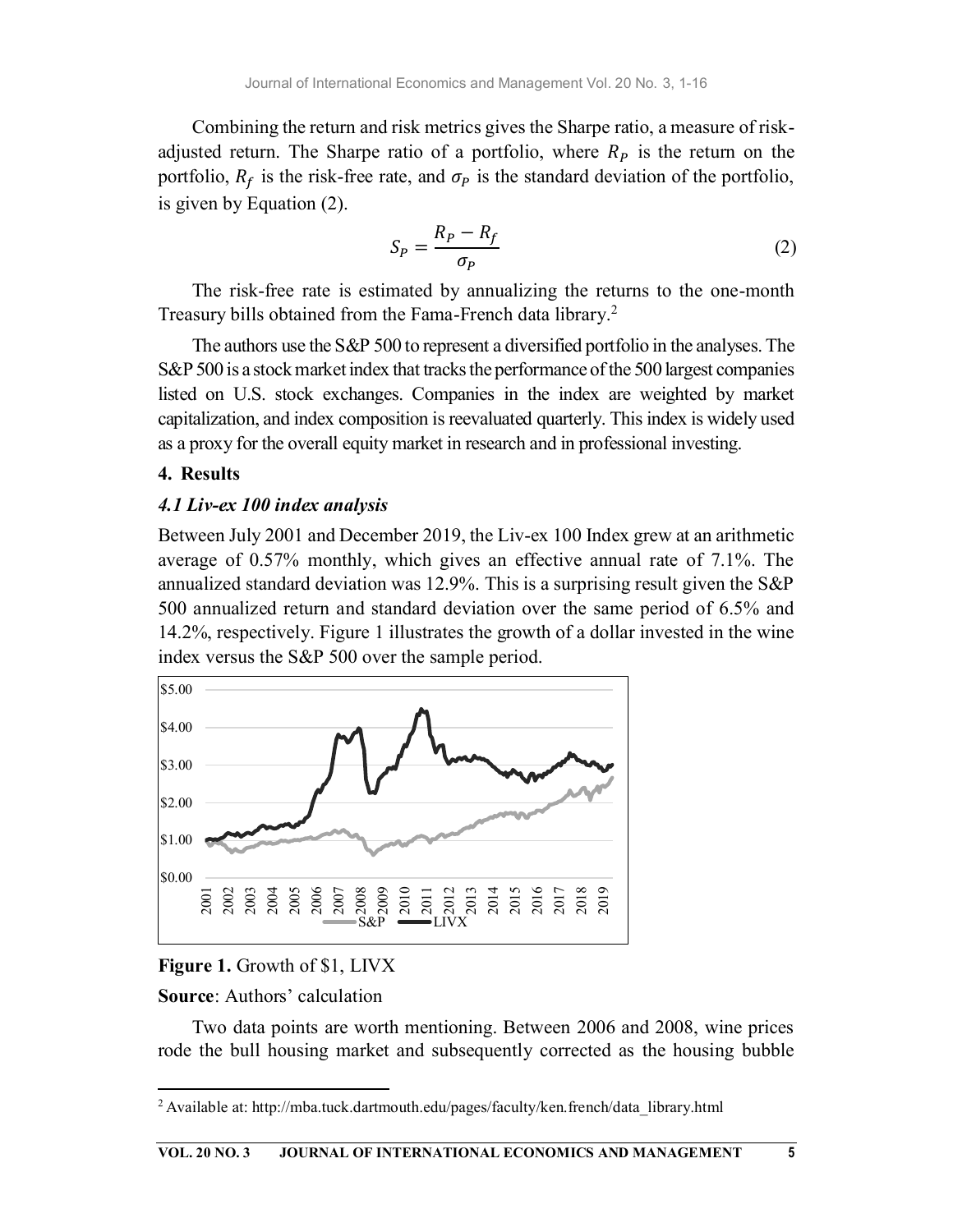burst (JF Tobias, 2020). The data during the period of 2009-2011 show a similar pattern. Prices nearly doubled after the Chinese stimulus program spurned a new bull market and popularized wine gift-giving in the region, especially Bordeaux wine. Chinese government crackdowns on corrupt gift-giving eventually popped the "Bordeaux Bubble" (Doward, 2011).

Barring correlation with these two major market events, wine price exposure to movements in U.S. equities is rather low. Figure 2 shows a linear regression between the S&P 500 and LIVX monthly returns, giving a CAPM beta of 0.295 with an  $\mathbb{R}^2$  value of 0.107.



Figure 2. LIVX vs S&P (7/2001 - 12/2019)

Source: Authors' compilation

Figure 3 demonstrates a slightly higher exposure to the market between the end of 2005 and mid-2012, which was the period of the housing crisis and subsequent Chinese market bubble, with a beta of 0.47 and an  $\mathbb{R}^2$  of 0.2049.



Figure 3. LIVX vs S&P (12/2005 - 6/2012) Source: Authors' compilation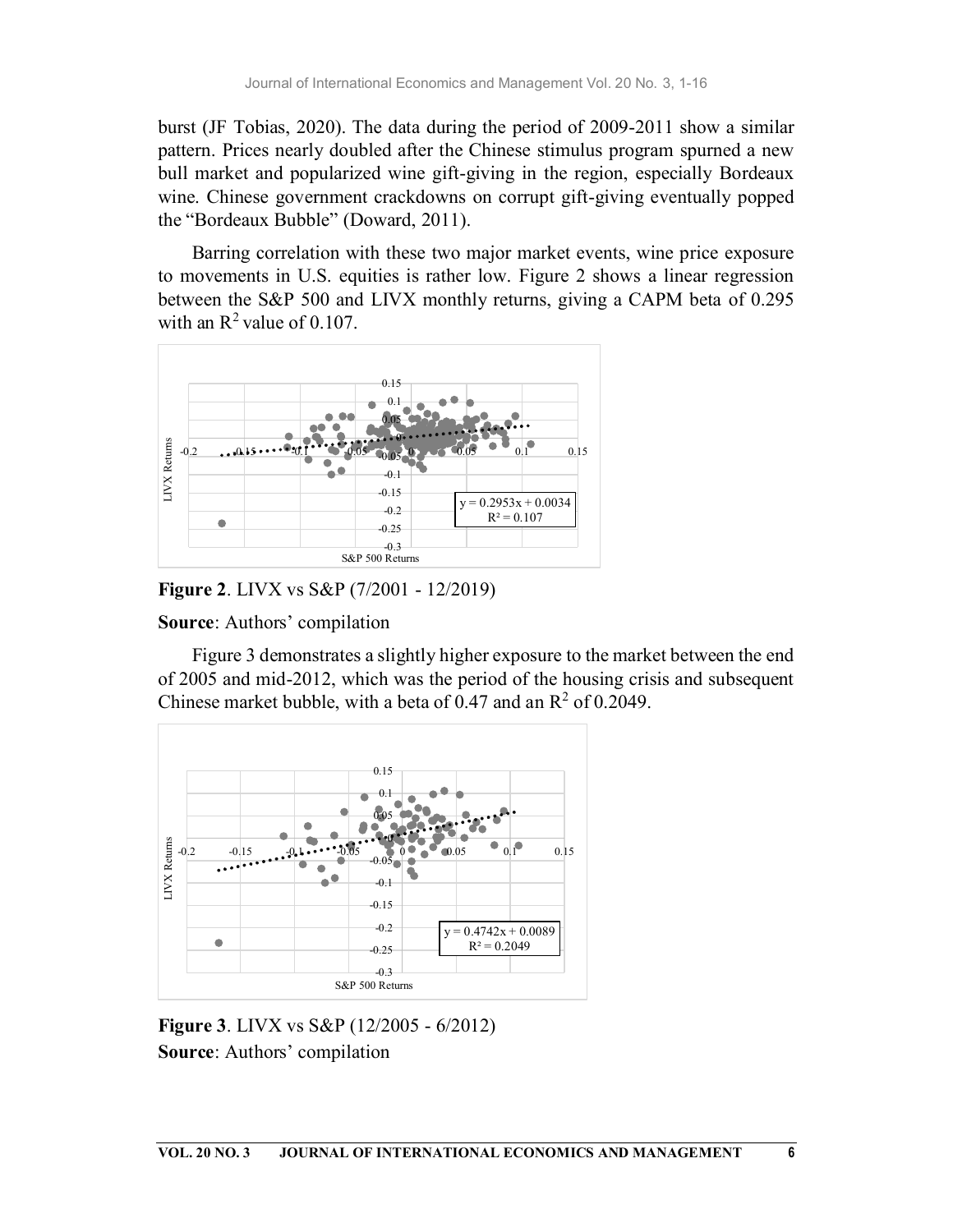Such low betas seem to be counterintuitive to the picture Figure 1 presents, with large swings in returns of wine above the S&P. However, low  $R^2$  values in the CAPM regression indicate, though returns might demonstrate higher volatility (at least in market crises), U.S. equity returns have low explanatory power to wine returns.

The low  $\mathbb{R}^2$  value between the market and wine points towards portfolio diversification potential. A covariance analysis gives a positive covariance and a correlation coefficient of 0.33. Because the correlation coefficient is less than one, the inclusion of wine in a portfolio can provide diversification benefits. Figure 4 is an efficient portfolio frontier showing possible combinations of the two risky assets, the S&P and wine.



Figure 4. Efficient Portfolio Frontier, LIVX

#### Source: Authors' compilation

Note the inversion from a typical efficient portfolio frontier. The diversified risky asset, the S&P 500, is on the bottom right with the LIVX above it. This means fine wine dominates the S&P 500 on a risk-adjusted basis if an investor had to pick one or the other. This is due to the subnormal performance of the S&P 500 over the sample period at 6.5%. The long-term average return of the S&P 500 is 9.8%. If 9.8% were used as the S&P 500 return, the frontier would invert and produce a more typical looking graph. Possible combinations between the two yield diversification benefits. Figure 5 demonstrates the incremental effect of adding LIVX into a diversified portfolio. As the weight allocated to LIVX increases by a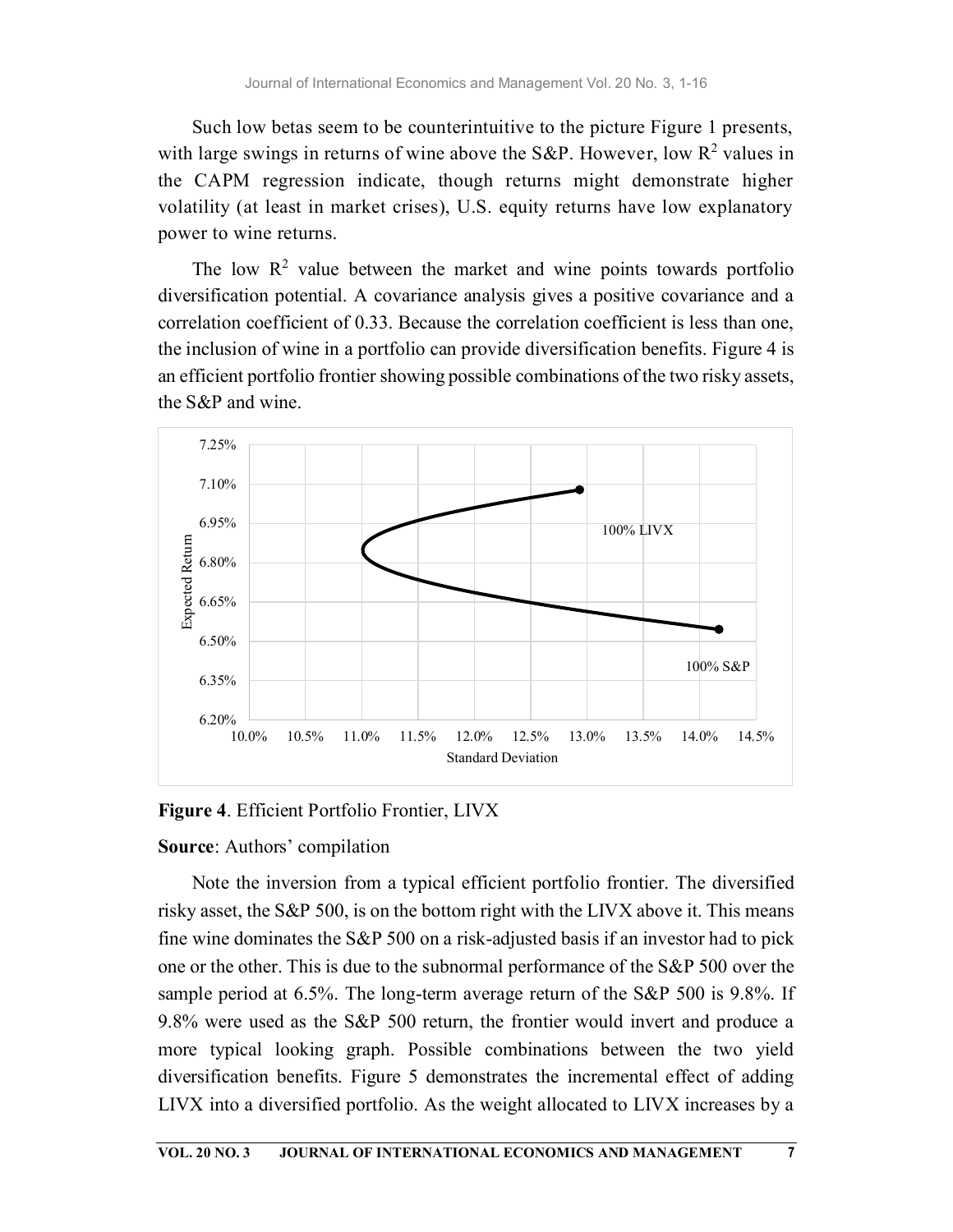small amount, the graph charts portfolio return above the risk-free rate, standard deviation, and the change in the Sharpe ratio compared to a 100% allocation to the S&P 500.



# Figure 5. Diversification gains, LIVX

# Source: Authors' compilation

The Sharpe ratio, which is defined in Equation (2), gives the risk-adjusted return for the portfolio and is maximized at 0.50 with a 62% allocation to LIVX and 38% to the S&P 500. Compare this to the S&P 500 Sharpe ratio of 0.37. Because the historical return on wine is slightly above the return on the S&P, the expected portfolio return steadily increases as the allocation to LIVX increases. If the longterm average S&P annual return of 9.8% is used, the suggested allocation to wine drops to 38% at a Sharpe ratio of 0.65, compared to the S&P Sharpe ratio of 0.45. It is important to note here that LIVX does not include storage costs to wine, which reduces capital appreciation and could change portfolio performance substantially. More information on this subject will follow in the limitations section, but here it is important to repeat that this analysis does not focus on suggested portfolio allocation. For purposes of demonstration, an annual storage cost of 4% of the purchase price, which is substantially higher than estimates by previous studies, would still lead to a recommended 5% investment in wine with the rest in the S&P.

# 4.2 Hipgnosis music fund analysis

Since its IPO in July 2018, the Hipgnosis Songs Fund has grown at an annualized 5.7% with a 7.0% standard deviation. The S&P 500 returned 19.1% at a standard deviation of 17.5% over the same period. See Figure 6 for the growth of one dollar over the observation period.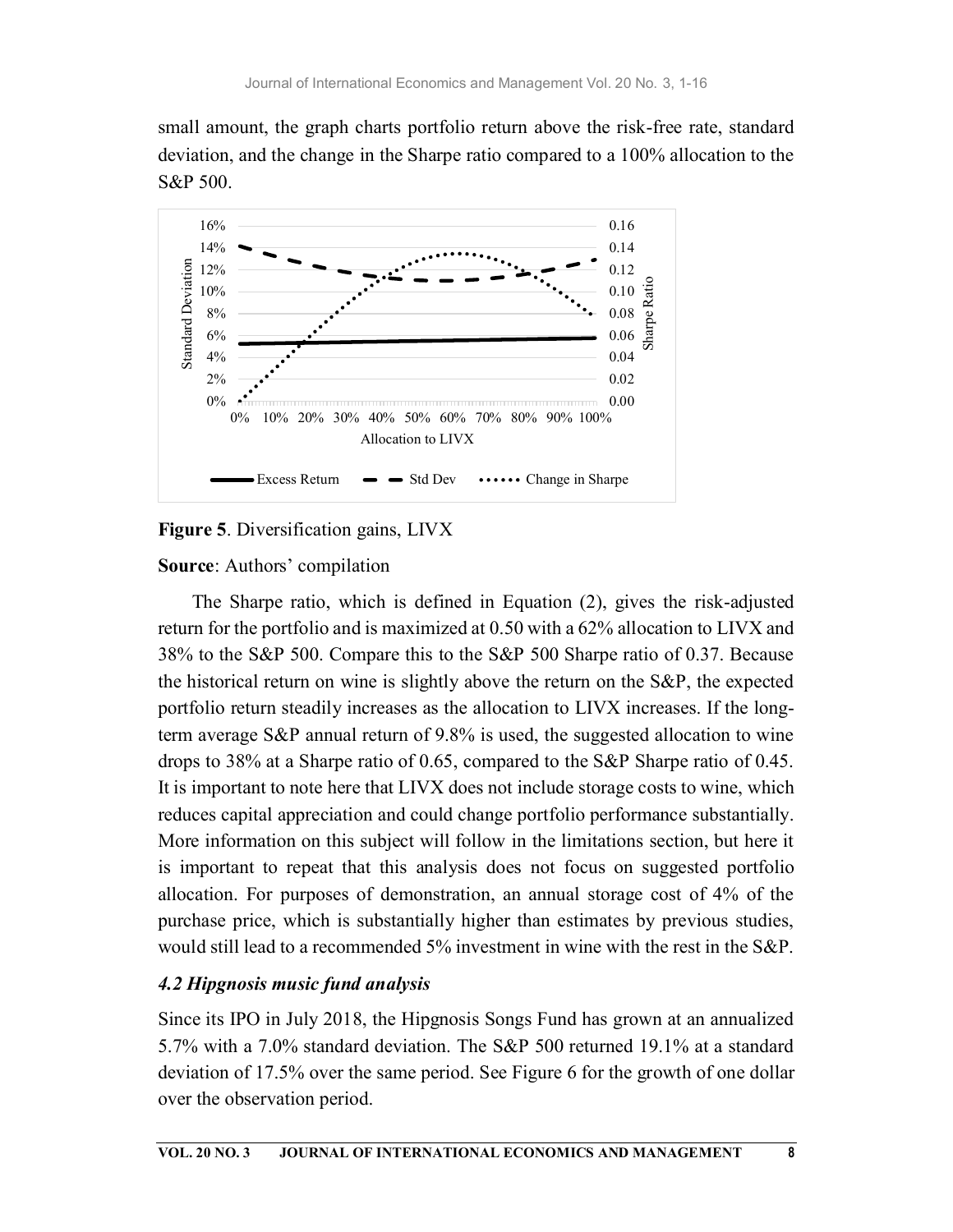

Figure 6. Growth of \$1, SONG

### Source: Authors' compilation

The picture painted by the returns to the Hipgnosis Music Fund is one of indifference to the market. There is some variance in price movements, but SONG seemed unmoved by the biggest market movement over the time horizon, the October 2018 selloff. The biggest jump in price is at the IPO, where shares jumped 3.5% on day one. This is nearly 9 standard deviations away from the average daily return over the rest of the sample period. Outside of day one, only three days saw a price increase of greater than 1% and all were less than 2%. This initial 3.5% price hike on the first day is credited to mispricing in the IPO and is excluded for purposes of diversification analysis. Without day one returns, annual return and standard deviation are 2.4% and 6.2%, respectively. bcober 2018 selloff. The biggest jump in price is at the IPO, where shares jumped<br>  $5\%$  on day one. This is nearly 9 studiend deviations away from the average daily<br>
studient over the rest of the sample period. Outside o

Unsurprisingly, CAPM beta is very low at 0.036 with an alpha of -0.0077. The regression fails to test for significance at the 95% confidence level, so the small positive exposure SONG shows with the S&P 500 should not be relied upon for purposes of analysis. The negative alpha is statistically significant, signaling underperformance relative to the S&P 500. Figure 7 shows returns for SONG and the S&P and the regression line between the two. ary 9 standard deviations away from the average daily<br>mple period. Outside of day one, only three days saw a<br>n) 1% and all were less than 2%. This initial 3.5% price<br>d to mispricing in the IPO and is excluded for purposes



Figure 7. SONG vs S&P Source: Authors' compilation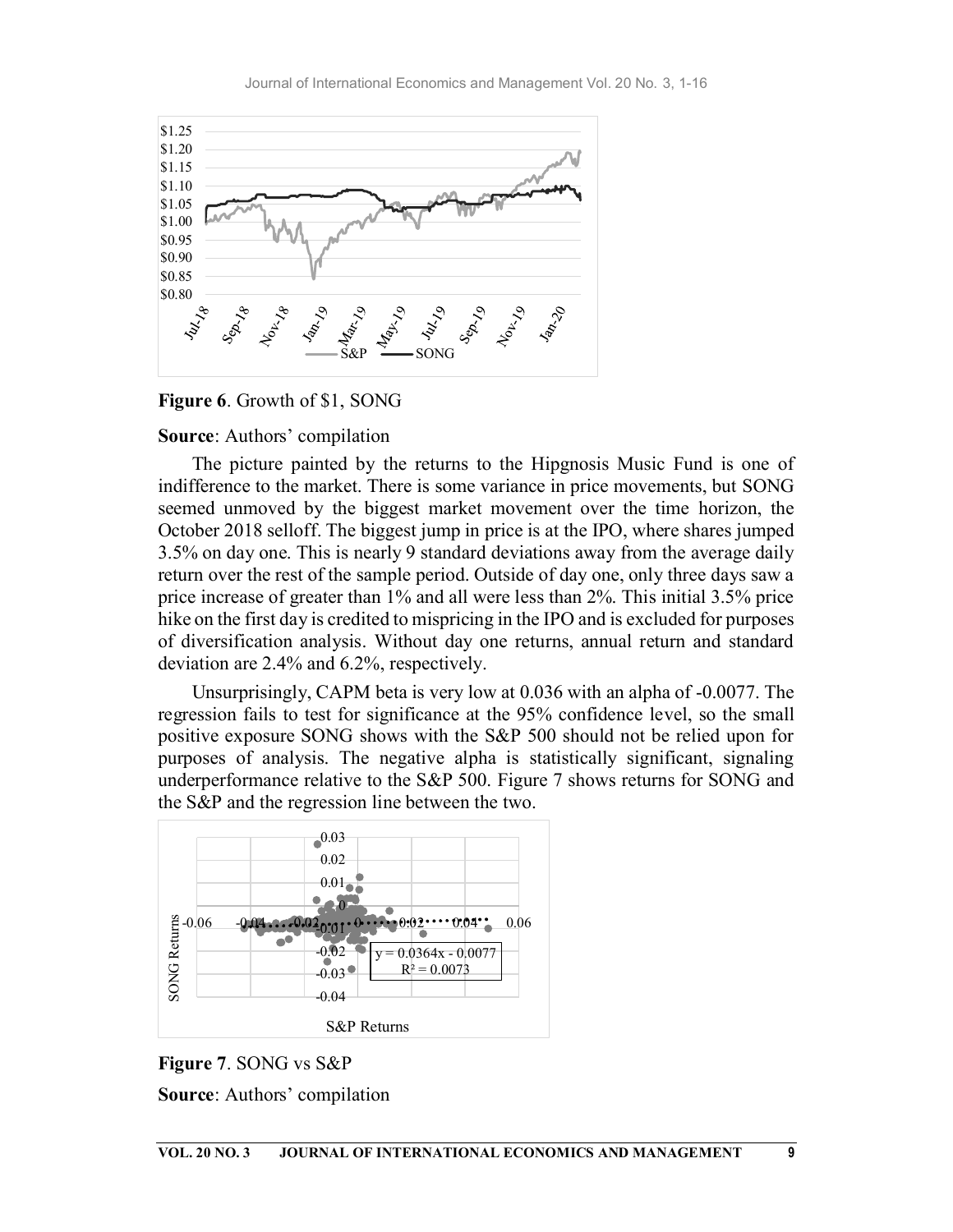SONG demonstrated a positive covariance with the S&P 500. The correlation coefficient is 0.04, suggesting it has almost no correlation with the price movements of the market and could provide diversification benefits to the portfolio. Figure 8 shows the efficient portfolio frontier for combinations between SONG and the S&P.



Figure 8. Efficient portfolio frontier, SONG

### Source: Authors' compilation

Due to the virtual non-correlation with U.S. equities, a small investment in SONG will result in a risky portfolio with a higher Sharpe ratio than otherwise attainable. However, the low returns are dominated by the S&P 500, so the recommended allocation by this model is low. Figure 9 highlights diversification benefits to holding varying levels of SONG and the S&P 500.



Figure 9. Diversification gains, SONG

Source: Authors' compilation

A very slight improvement in the Sharpe ratio is observed when allocating 5% to SONG and 95% to the S&P 500. The Sharpe ratio of the pure S&P 500 portfolio is 0.97199 and rises to 0.972150 with 5% SONG. However, this 0.016% improvement due to diversion from an S&P 500 index would not likely be worth the transaction and rebalancing costs required to maintain such a portfolio. If the long-term S&P 500 return of 9.8% is used, suggested allocation to SONG rises to 19% with a 0.46 Sharpe ratio, compared to the S&P Sharpe of 0.451. This analysis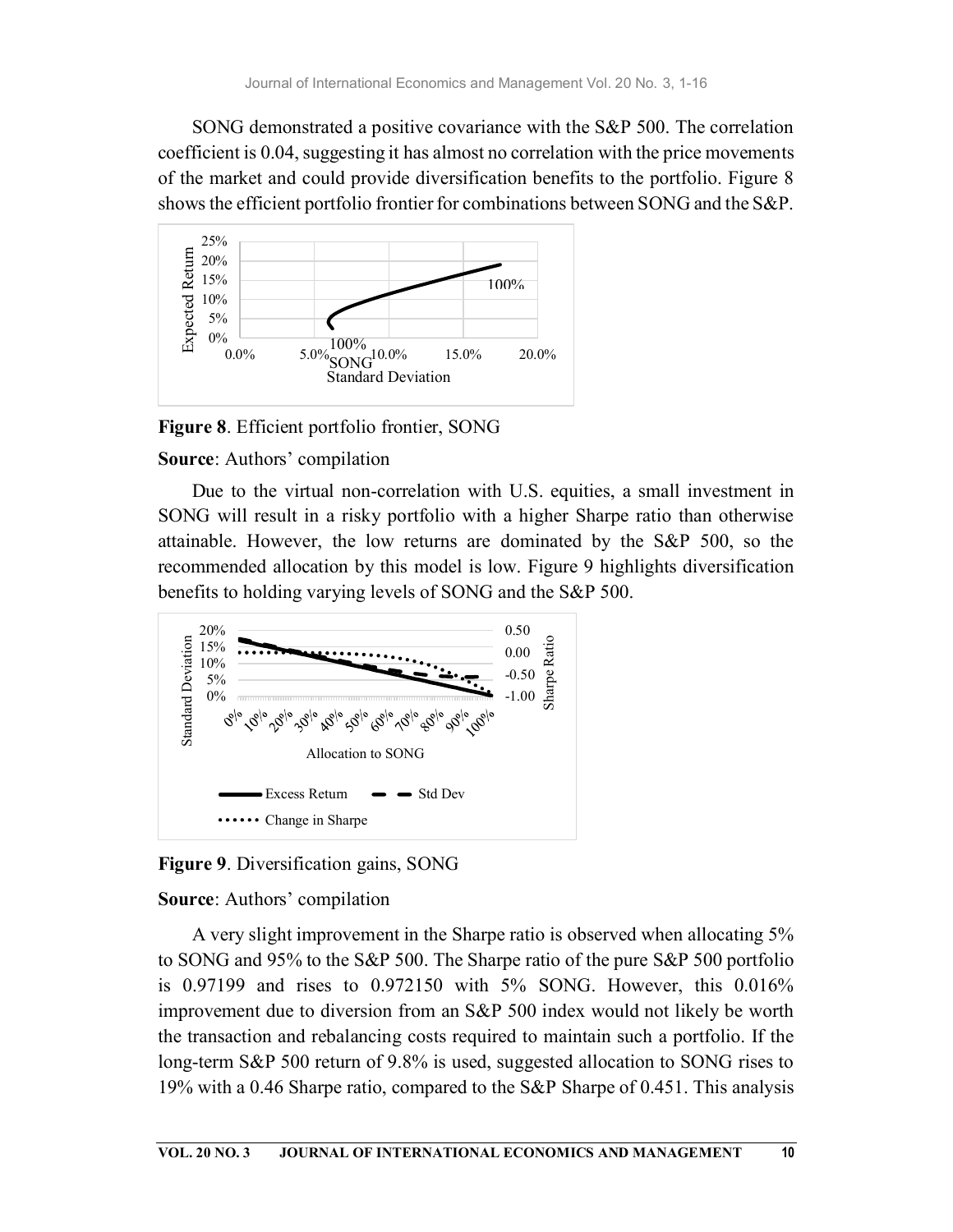depends significantly on the risk-free rate. In the current model, annualized onemonth Treasury bills over the analysis time horizon place the risk-free rate at 2.06%. However, fluctuations can significantly alter the suggested risky portfolio composition. For example, reducing the risk-free rate to 1.5% pushes up the excess return, the numerator of the Sharpe ratio, and puts suggested allocation to SONG at 23%. This revised allocation would improve the Sharpe ratio by 0.55%.

Risk almost declines linearly with allocation to SONG, consistent with its low standard deviation, and the minimum variance portfolio occurs at 90% allocated to SONG and 10% to the S&P 500. However, this would not be a reason to include more than 5% in the portfolio. A less risky portfolio can be achieved without sacrificing Sharpe by mixing in risk-free assets with the maximized Sharpe risky portfolio.

### 5. Discussion

Both assets under examination, wine and music, can be attractive investment opportunities due to diversification potential as demonstrated by the portfolio Sharpe ratio improvements. Their overall lack of correlation with the overall financial markets can improve the risk-adjusted returns of a portfolio. But what reasons can be given for their immunity to stock market movements?

Wine is an asset with the possibility for long term capital appreciation and a sustained history of demand in the marketplace. On a day-to-day basis, events in the capital markets will not improve nor dissuade consumers, who are largely high net-worth individuals, from purchasing wine. Barclay (2012) reports that wealthy wine owners would require a price increase of 50% in order to sell their collection, which demonstrates that financial gain has little impact on the trading of wine. Where wine does begin to correlate with capital markets is during dramatic financial events. As shown in Figure 1, wine prices jumped then crashed in response to both the 2008 crisis and the Bordeaux Bubble. However, the data show that even during dramatic market events, wine prices do not conform so neatly to movements in the equity markets. When the analysis time horizon was limited to these large market events, CAPM beta was still less than 0.5 with an  $\mathbb{R}^2$  of 0.2. Although a Sharpe analysis has shown significant benefits to including a large investment in wine in a portfolio, risk-averse investors should be wary of exposure to tail risk in wine returns with regard to market-moving events. Wine consumers may be somewhat immune from regular variations in the overall market, but even extremely wealthy individuals will be hesitant to buy fine wines during a crisis.

Surprisingly, the price history over the full analysis period showed that wine dominated an equity portfolio, contrary to the findings of Burton and Jacobsen (2001). Manipulation of the analysis period can substantially change the returns to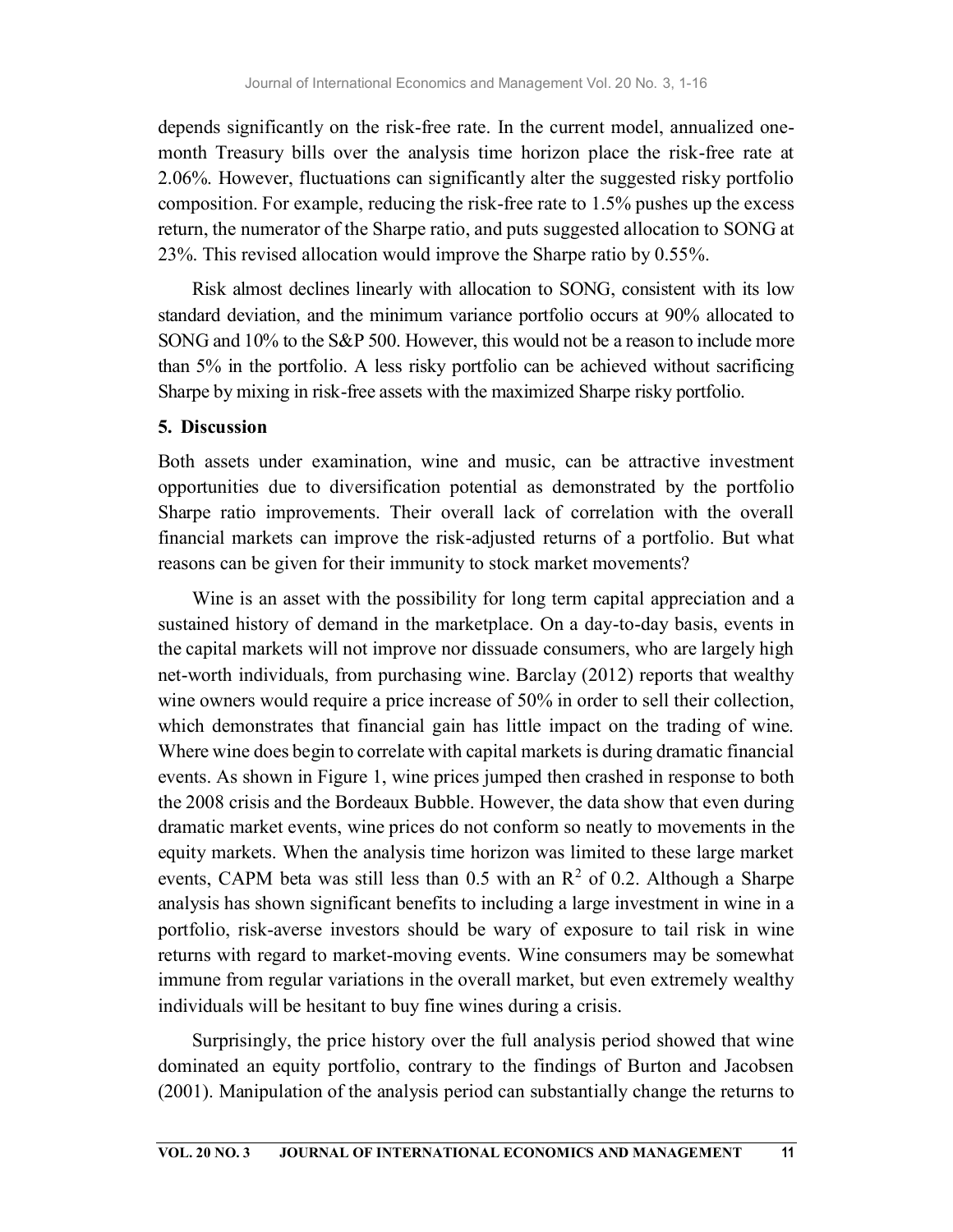the S&P 500. When using the long-term average S&P 500 growth rate of 9.8%, the diversification model still suggests a substantial portfolio allocation to wine. This demonstrates diversification potential for wine, which is consistent with Fogarty's findings (2010).

The performance of the Hipgnosis Songs Fund is driven by royalties to its underlying assets, copyrights on popular music titles. For the average stock on the market, profitability and returns to equity investors are highly influenced by the broader capital markets. Conversely, returns to the fund are a function of the popularity of the music, which, arguably, is unrelated to financial markets. A market downturn will not make the average listener switch from Bieber to Bach, and an upswing will not turn an R&B fan into a hip-hop junkie. There may be some exposure to extreme market swings, in a similar vein as wine, since subscribers to streaming services may cut music out of the budget during tough times. But barring these events, music is relatively insulated from the broader market, which is supported by Graddy and Margolis (2011) who show a negative correlation between violins and equities.

Music correlation to market movements has been studied in a different light by Maymin (2012). He analyzes the annual average beat variance of the songs appearing on the U.S. Billboard Top 100 and finds a significant negative correlation with stock market performance. In fact, the correlation was also found for the previous year, indicating music beat variance could act as a tool to predict the next year's market volatility. Despite the statistical evidence, the correlation posited in this study seems spurious and does not significantly impact arguments for diversification.

As long as market demand for music does not drop dramatically, especially with respect to streaming services like Spotify and Apple Music, performance of the fund will be driven by managers' continuing ability to expand its portfolio into successful music artists' catalogs.

# 6. Limitations

As noted previously, this study does not aim to recommend specific allocations to asset classes. It rather aims to show diversification potential. One reason for this caveat is related to returns on wine. The Liv-ex index used in this study represents the price movements of the 100 most traded wines on the fine wine market, but its level does not necessarily have a direct interpretation. The publicly available information does not indicate that the index level is representative of an average price for underlying wine. This fact makes applying a storage cost discount to annual returns difficult. Previous studies have subtracted a dollar amount, ranging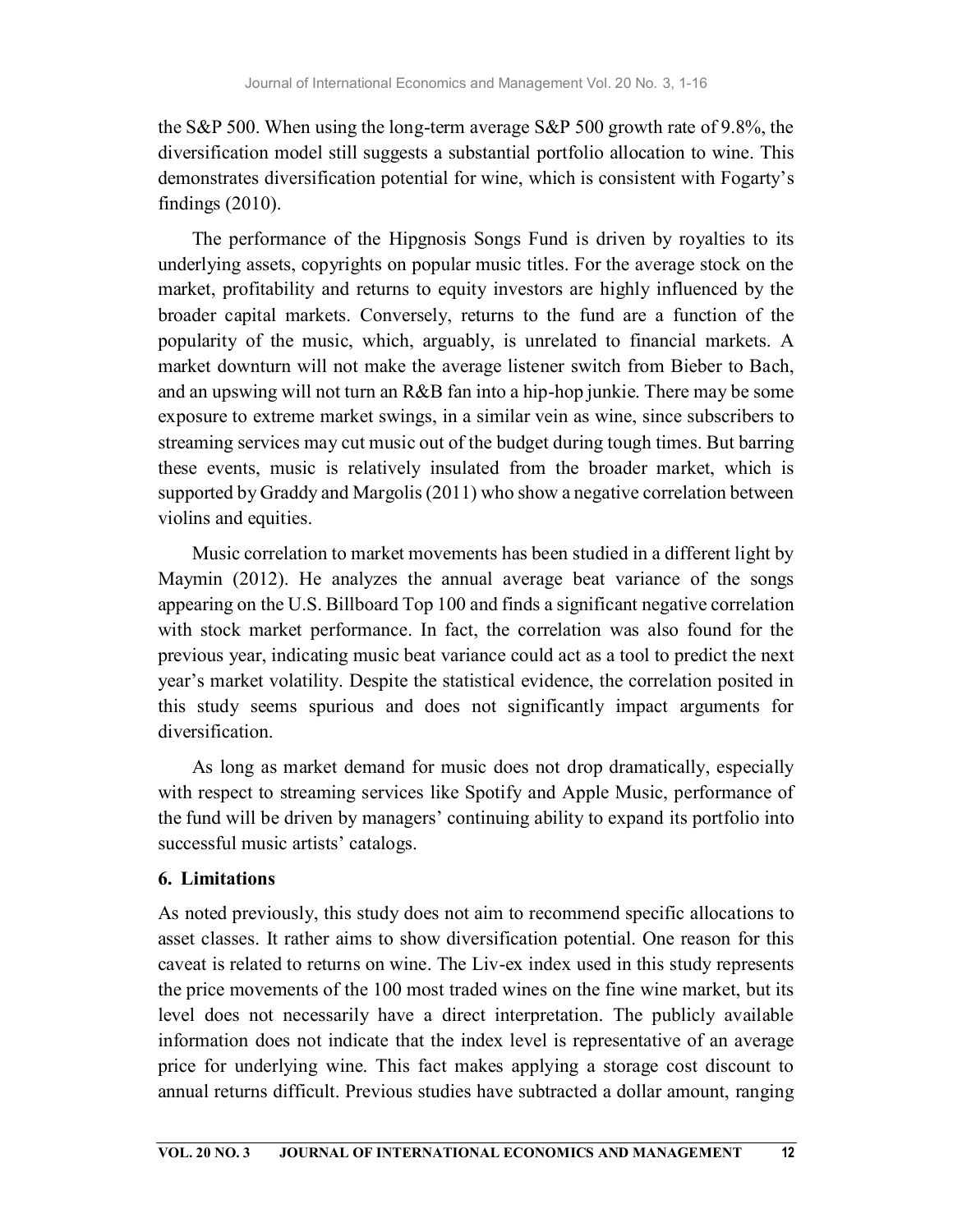from \$0.45 (Jaeger, 1982) to nearly \$17 (Krasker, 1979) per case. However, without an average case dollar amount from either of these studies or an average case dollar amount on the Liv-ex 100, storage costs cannot be reasonably applied to this study. That said, the storage cost relative to the price of an average case may be minimal. Fogarty (2010) excludes storage costs entirely from his analysis because benefits from Australia's lenient taxation of wine would largely cancel out any storage costs.

In the wine analysis, the S&P 500 index annual returns were lower than the long-term average of 9.8%. In the music analysis, the S&P returns were higher. Suggested portfolio allocations for diversification changed substantially when using the long-term growth of the S&P, and this is probably the better approach in real-world investing. Assumptions about the long-term growth rate of the S&P 500 should not be made on a subsample of data, but on long averages over the lifetime of the index.

Another limitation is the immaturity of the Hipgnosis Songs Fund. Since the fund was launched in July 2018, the study covers less than two years of price data. Though daily price points were used in the analysis to maximize the number of observations, future performance and fund popularity may change the way SONG correlates with the market.

The lack of correlation observed may also be due to relative market illiquidity. Out of the 401 trading days observed, 300 trading days showed a return of exactly 0%, which seems like a liquidity red flag. Since its IPO, SONG had an average daily trading volume of 474,286 shares which gives a dollar volume of \$50,540,451. At a market capitalization just above \$650,000,000, an average of 7.7% of the market cap is traded per day. Compared to highly liquid mega-cap firms which often trade at less than 1% of market cap per day, SONG appears to be healthy. The bid-ask spread is another measure of liquidity. The current spread is 1.4% of market price, which is not out of line with other small-cap stocks. Traditional measures do not suggest liquidity problems despite the overwhelming lack of price movement. This may be a function of its robust insulation from the market and is a topic for potential future research.

# 7. Conclusion

Modern portfolio theory provides a framework through which diversification benefits can be studied and compared across diverse investment classes. With newly available datasets highlighting the price movements of wine and music, as represented by the Liv-ex Fine Wine 100 Index and the Hipgnosis Songs Fund, the diversification benefits of these "investments of passion" can be analyzed.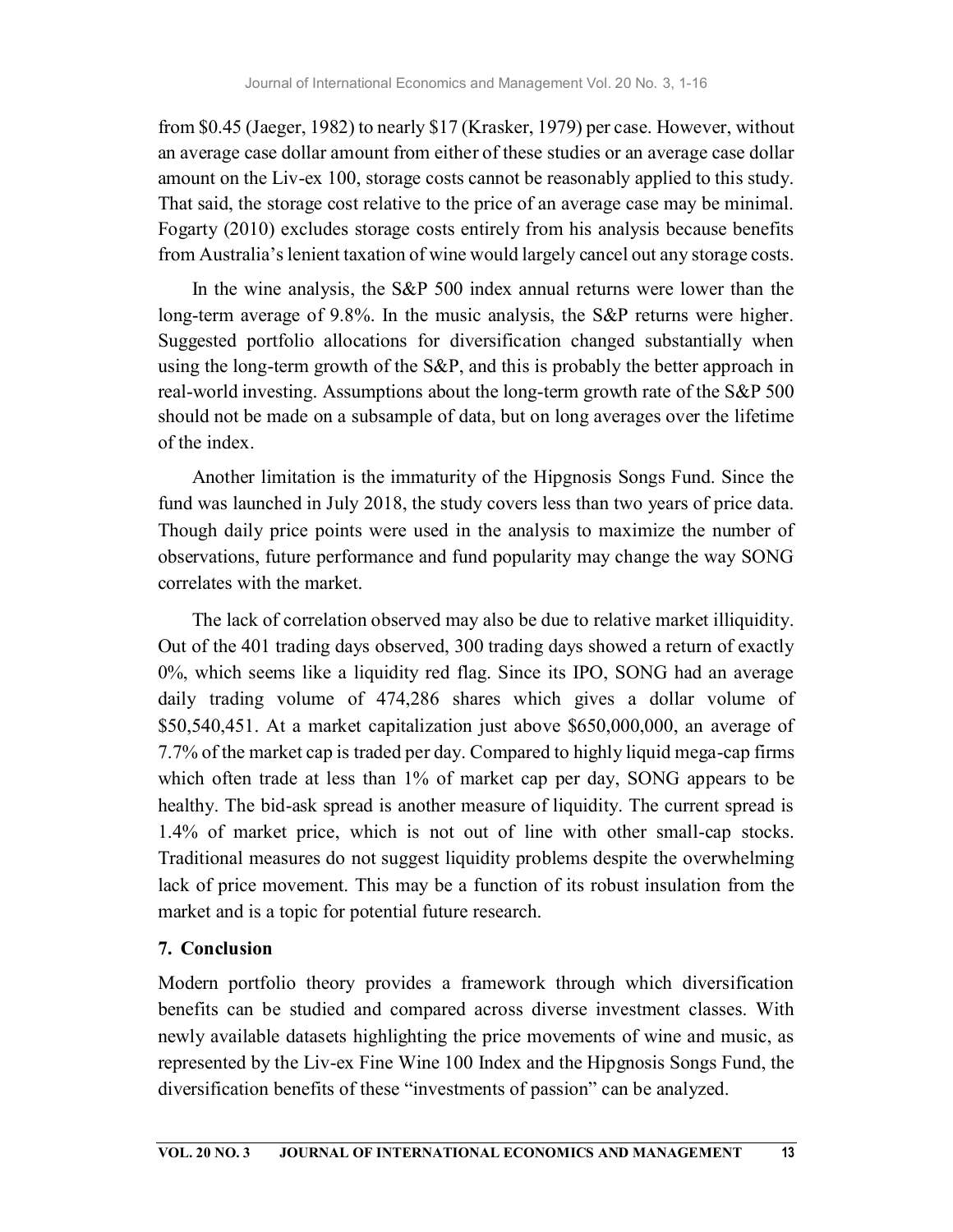By employing the methodology in Fogarty (2010), the authors have shown that the return to wine has outperformed the S&P 500 over the analysis period and that both wine and music have low correlations to the equity market. Assets with low correlations to a broader portfolio are of particular interest to investors, as they can present significant diversification benefits (Markowitz, 1952).

Depending on external conditions, such as returns in the equity markets, the risk-free rate, and storage costs of wine, an investor looking to maximize his or her risk-adjusted returns may benefit from investments in alternative assets like wine and music.

The paper contributes to the literature on alternative asset investment. The authors extend the existing findings by showing the diversification benefits of wine and music investments. While these investments traditionally have been available to only sophisticated investors, the introduction of Hipgnosis Songs Fund as a publicly traded stock enables more investors to include music investment in their portfolios. If proven successful, Hipgnosis Songs Fund can pave the way for other alternative asset investments to be available to retail investors.

### References

- Barclays. (2012), "Profit or pleasure? Exploring the motivations behind treasure trends", Wealth Insights, Vol. 15, available at http://www. enograf.com/media/ pdf/Profit%20ili-%20zadovoljstvo%20%20 kompletan%20izvestaj.pdf (accessed September 11, 2020).
- Briere, M., Oosterlinck, K. and Szafarz, A. (2015), "Virtual currency, tangible return: portfolio diversification with bitcoin", *Journal of Asset Management*, Vol. 16 No. 6, pp. 365 - 373.
- Burton, B. and Jacobsen, J. (2007), "The rate of return on investment in wine", Economic Inquiry, Vol. 39 No. 3, pp. 337 - 350.
- Chu, N. (1998), "Bowie bonds: a key to unlocking, the wealth of intellectual property", Hastings Communications and Entertainment Law Journal, Vol. 21 No. 2, pp. 469 - 500.
- Dimson, E., Marsh, P. and Staunton, M. (2018), "Credit suisse global investment returns yearbook 2018", available at https://www.creditsuisse.com/media/ assets/ corporate/docs/aboutus/media/mediarelease/2018/02/giry-summary - 2018.pdf (accessed September 11, 2020).
- Dimson, E. and Spaenjers, C. (2011), "Ex post: the investment performance of collectible stamps", Journal of Financial Economics, Vol. 100 No. 2, pp. 443 - 458.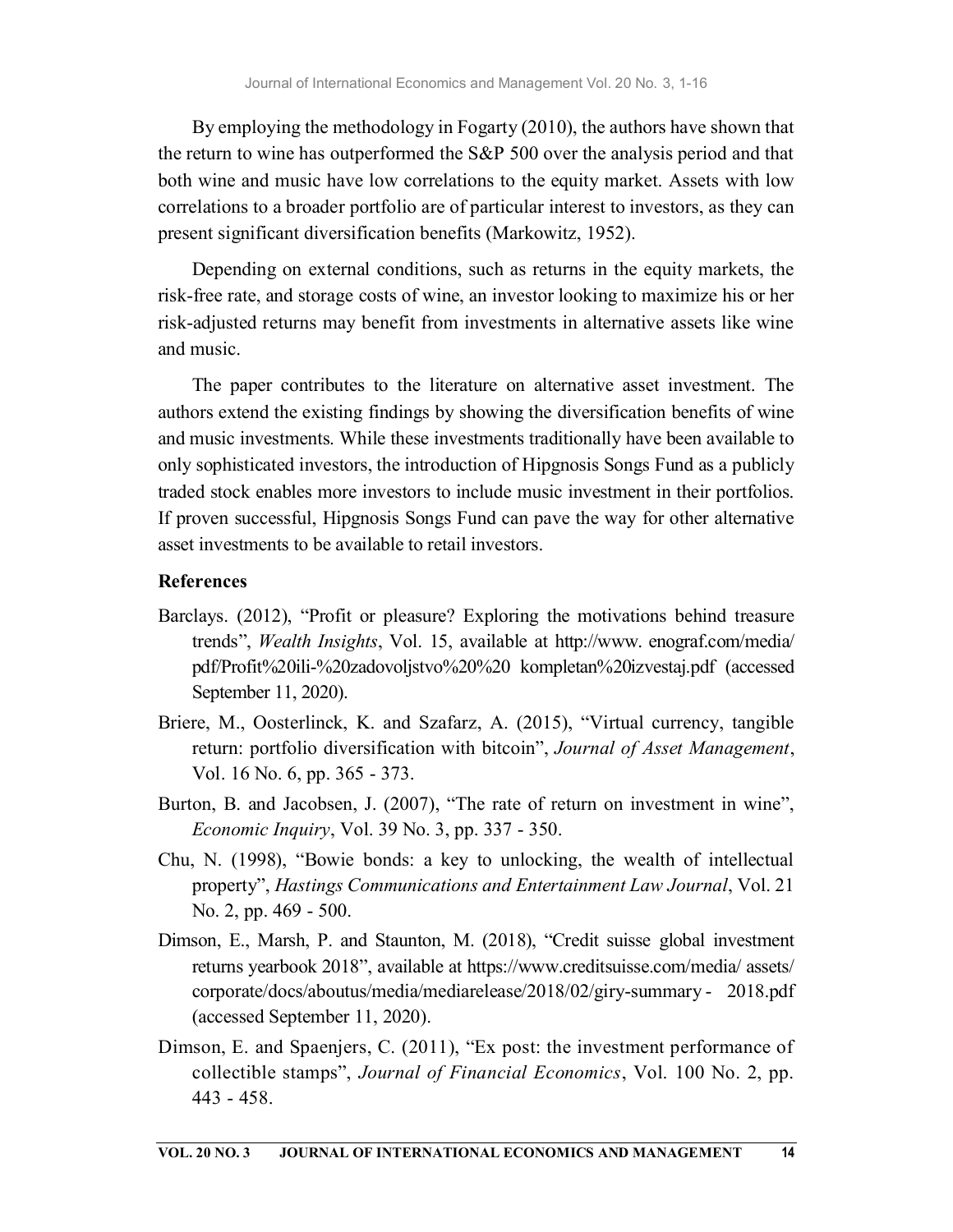- Dimson, E., Rousseau, P.L. and Spaenjers, C. (2015), "The price of wine", Journal of Financial Economics, Vol. 118 No. 2, pp. 431 - 449.
- Dimson, E. and Spaenjers, C. (2014), "Investing in emotional assets", Financial Analysts Journal, Vol. 10 No. 2, pp. 20 - 25.
- Doward, J. (2011), "China's insatiable thirst for fine wine threatens to burst Bordeaux bubble", The Guardian, 30 April 2011, available at https://www.theguardian.com/ life and style/2011/may/01/bordeaux - wine prices-china (accessed September 11, 2020).
- Fogarty, J. (2010), "Wine investment and portfolio diversification gains", Journal of Wine Economics, Vol. 5 No. 1, pp. 119 - 131.
- Graddy, K. and Margolis, P.E. (2011), "Fiddling with value: violins as an investment?", Economic Enquiry, Vol. 49 No. 4, pp. 1083 - 1097.
- Liv-ex. (2020), "Indices", available at https://www.liv-ex.com/news-insights/ indices/ (accessed September 11, 2020).
- Jaeger, E. (1981), "To save or to savor: the rate of return to storing wine", Journal of Political Economy, Vol. 89 No. 3, pp. 584 - 592.
- JF Tobias (2020), "Fine wine market history: performance to date", available at https://jftwines.com/wine-resources/fine-wine-investment/fine-wine-markethistory-performance/ (accessed September 11, 2020).
- Jordà, Ò., Knoll, K., Kuyshinov, D., Schularick, M. and Taylor, A.M. (2019), "The rate of return on everything, 1870-2015", *The Quarterly Journal of Economics*, Vol. 134 No. 3, pp. 1225 - 1298.
- Krasker, W. (1979), "The rate of return to storing wines", Journal of Political Economy, Vol. 87 No. 6, pp. 1363 - 1367.
- Lucy, B.M. and Devine, L. (2015), "Was wine a premier cru investment?", Research in International Business and Finance, Vol. 34, pp. 33 - 51.
- Mandel, B.R. (2009), "Art as an investment and conspicuous consumption good", The American Economic Review, Vol. 99 No. 4, pp. 1653 - 1663.
- Markowitz, H. (1952), "Portfolio selection", The Journal of Finance, Vol. 7 No. 1, pp. 77 - 91.
- Maymin, P. (2012), "Music and the market: song and stock volatility", North American Journal of Economics and Finance, Vol. 23 No. 1, pp. 70 - 85.
- Moroz, D. and Pecchioli, B. (2019), "Should you invest in an old bottle of whisky or in a bottle of old whisky? A hedonic analysis of vintage single malt scotch whisky prices", *Journal of Wine Economics*, Vol. 14 No. 2, pp. 145 - 163.